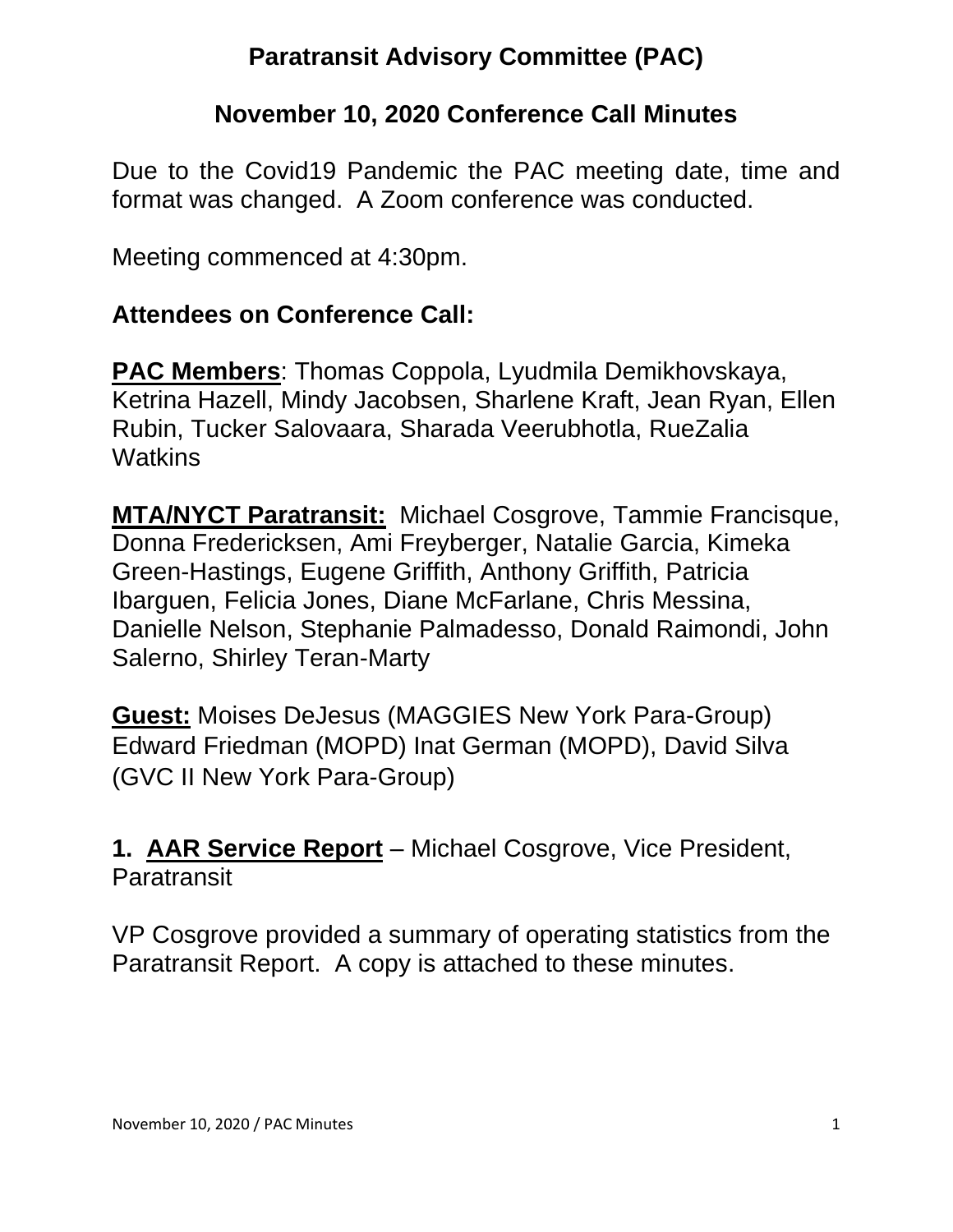# **2. PAC Topic -** Carriers: Maggies/GVC

David Silva, GVC II Project Manager introduced himself and staff then provided additional follow-up responses to the previous meeting in August. With regards to driver training, GVC and MAG have implemented tactical training, which is specific for Paratransit and its ridership. The PAC members had suggested they take part in training when traditional classroom training, not being held during the pandemic, resumes. The carriers are willing to collaborate and create videos with AAR that can be shared across the system.

Mr. Silva described how pre-trip recommendations from the PAC were implemented by GVC and MAG in utilize field supervisors and road supervisors in the yard to monitor the drivers when they are pre-tripping and post tripping their vehicles. This also provides additional opportunities for reinforcement of daily, time sensitive safety messaging and customer sensitivity review. The drivers at both companies utilize different types of wheelchairs when conducting securement training.

## **PAC Member Discussion and Feedback**

Ms. Ryan asked if each carrier had their own equipment for training? She also wanted to know if GVC and MAG carriers are now working as one carrier? Mr. Silva from GVC explained that GVC and MAG are independently run carriers but are under one umbrella called New York Para-Group. In addition, each carrier has their own motorized chairs, manual chairs and scooters that are used for training.

Ms. Hazell inquired as to what kind of videos are being developed? Mr. Silva noted that creating an in-house video in the future including PAC members who could speak about different challenges they experience when traveling would enhance driver training.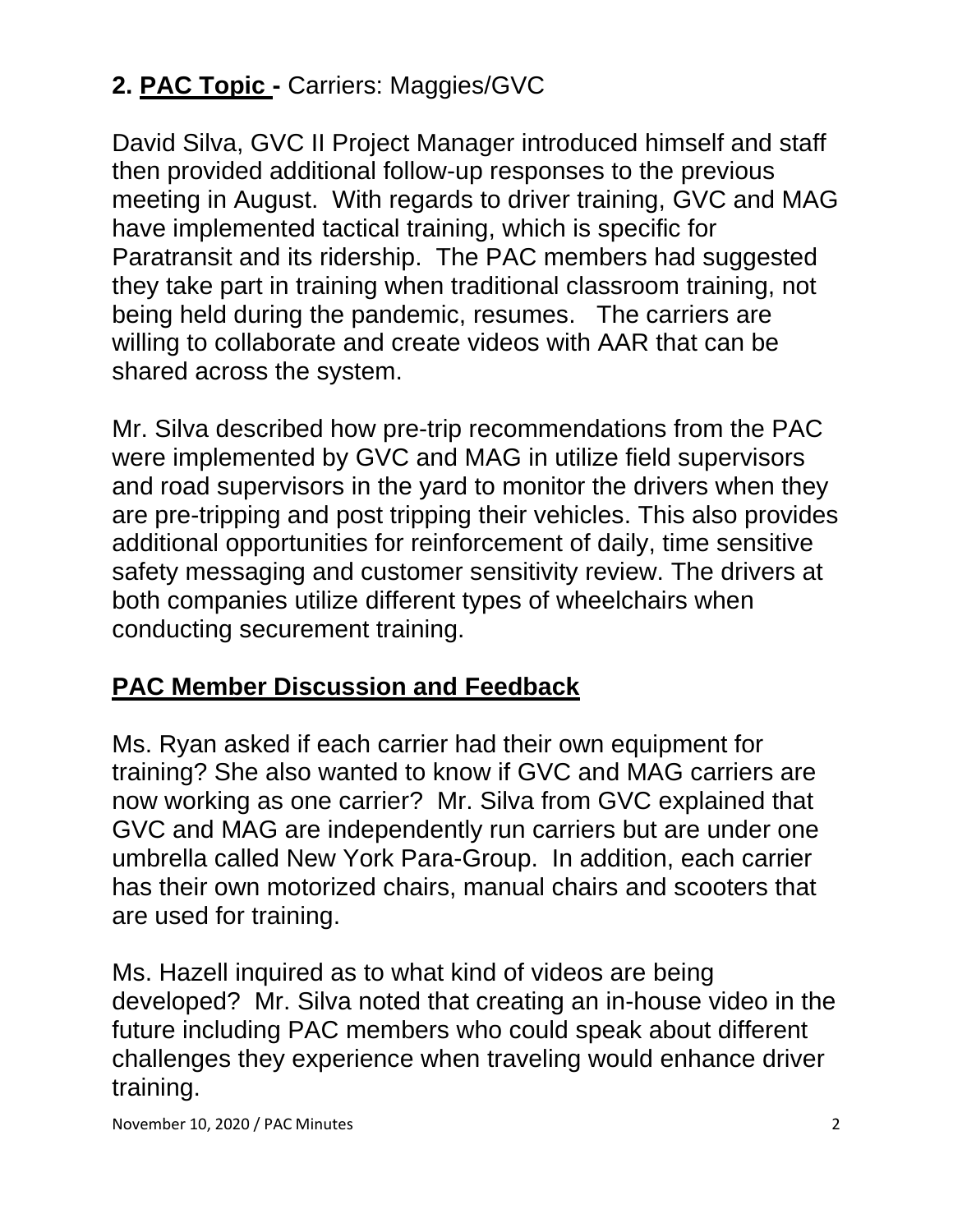Ms. Veerubhotla sought verification as to how drivers are getting trained with customers with other disabilities, such as a visual disability and not only customers in wheelchairs? In addition, could the current training materials used by carriers be reviewed? The carriers expressed how the securement process was just an example of some of the training the drivers receive and an extension of a response from the August meeting. The drivers are trained on different disabilities.

Ms. Jacobsen mentioned how important it is for drivers to communicate and identify themselves when picking up a customer who is visually impaired.

# **3. Paratransit Topic-** Online Taxi Reimbursement Form

Deputy Director of Outreach, Donna Fredericksen proceeded to share the navigation on the MTA website [\(https://new.mta.info\)](https://new.mta.info/) and demonstrated the different methods a customer can follow to find the online reimbursement form. On the left-hand side click on the "hamburger" and a drop down will display the different agencies. Click on Access-A-Ride Paratransit and scroll to the bottom where you will see Policies & Forms the link is located under Forms and is called "Online Taxi/Car Service Reimbursement Request.

Ms. Fredericksen read through the Authorization Instructions. The link will require a customer to fill in two detail tabs with the following information

#### Customer details:

Customer full name, email address, street address, city, state, zip code, phone number (mobile preferred) and AAR ID number.

#### Trip detail:

Pick-up address, Destination address, Date of Trip, NYCT Authorization No., Car/Medallion No., Tax/car service fare \$, Tip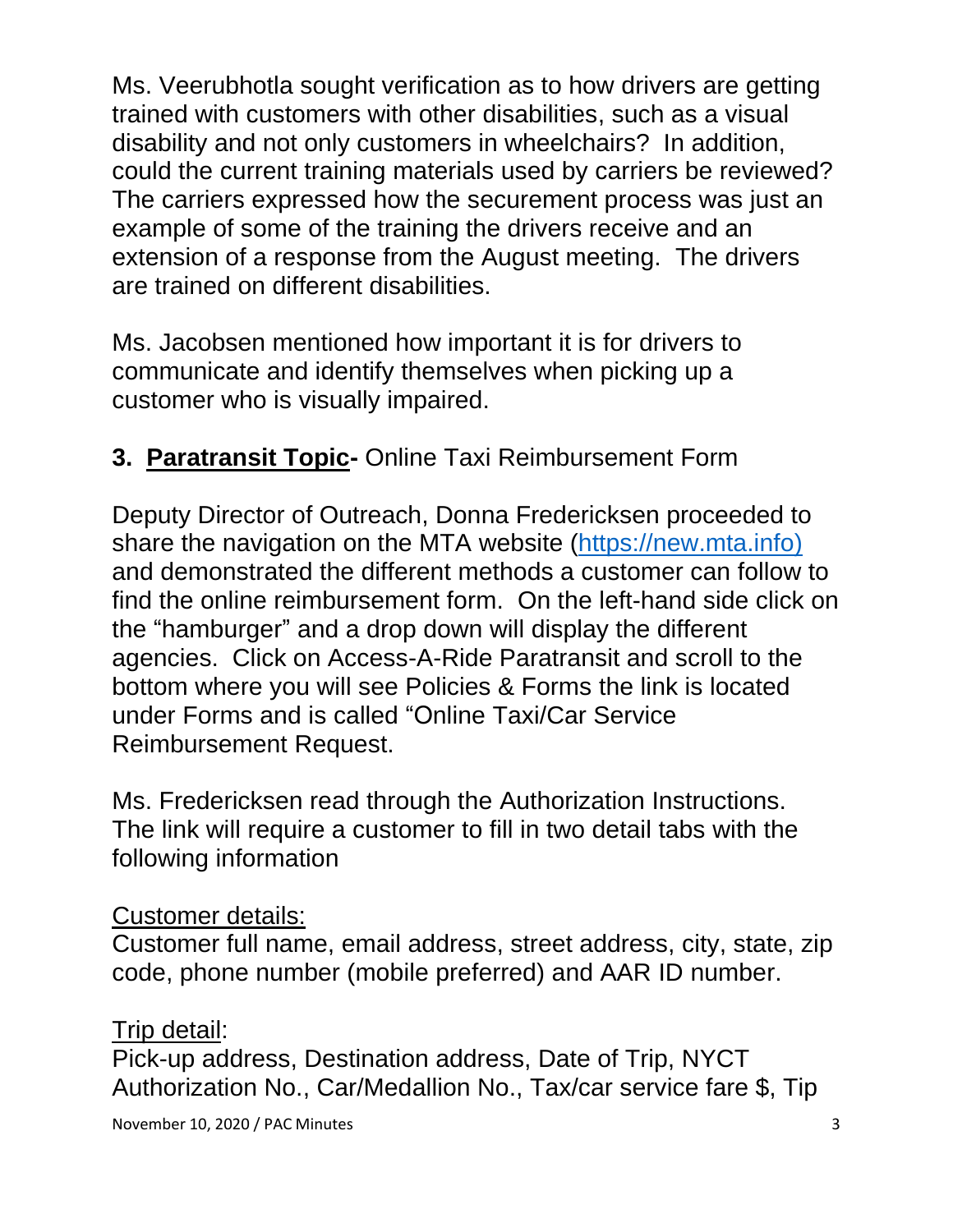\$, Tolls \$ then a receipt must be uploaded. If any additional comments need to be made you can type it in the "Other notes/comments" section. At the very bottom you must submit via electronic signature.

Ms. Nelson also informed PAC members that format can be translated into over 100 languages and is readable by different system such as JAWS.

# **PAC Member Discussion and Feedback**

Ms. Rubin asked if the response from the customer regarding this new process on reimbursement has been successful? Ms. Danielle Nelson, Director expressed that positive feedback has been received. Customers are submitting receipts immediately after taking their trips and receive a confirmation of acknowledgement.

Mr. Salovaara questioned how long is the reimbursement taking? Ms. Nelson stated they are taking three weeks. If a customer needs to inquire about taxi reimbursement status, they may call the Comment Line at #8.

Mr. Cosgrove informed members that the mail in process for reimbursement is still available. The online process provides customers with another option.

Ms. Fredericksen noted that the link to the "Online Taxi / Car Service Reimbursement Request" was sent to each member of the PAC, posted on Social Media and a press release was issued.

## **5. New/Old Business**

Mr. Salovaara questioned reinstatements to temporary protocols put in place due to COVID and the communication of updates to the PAC.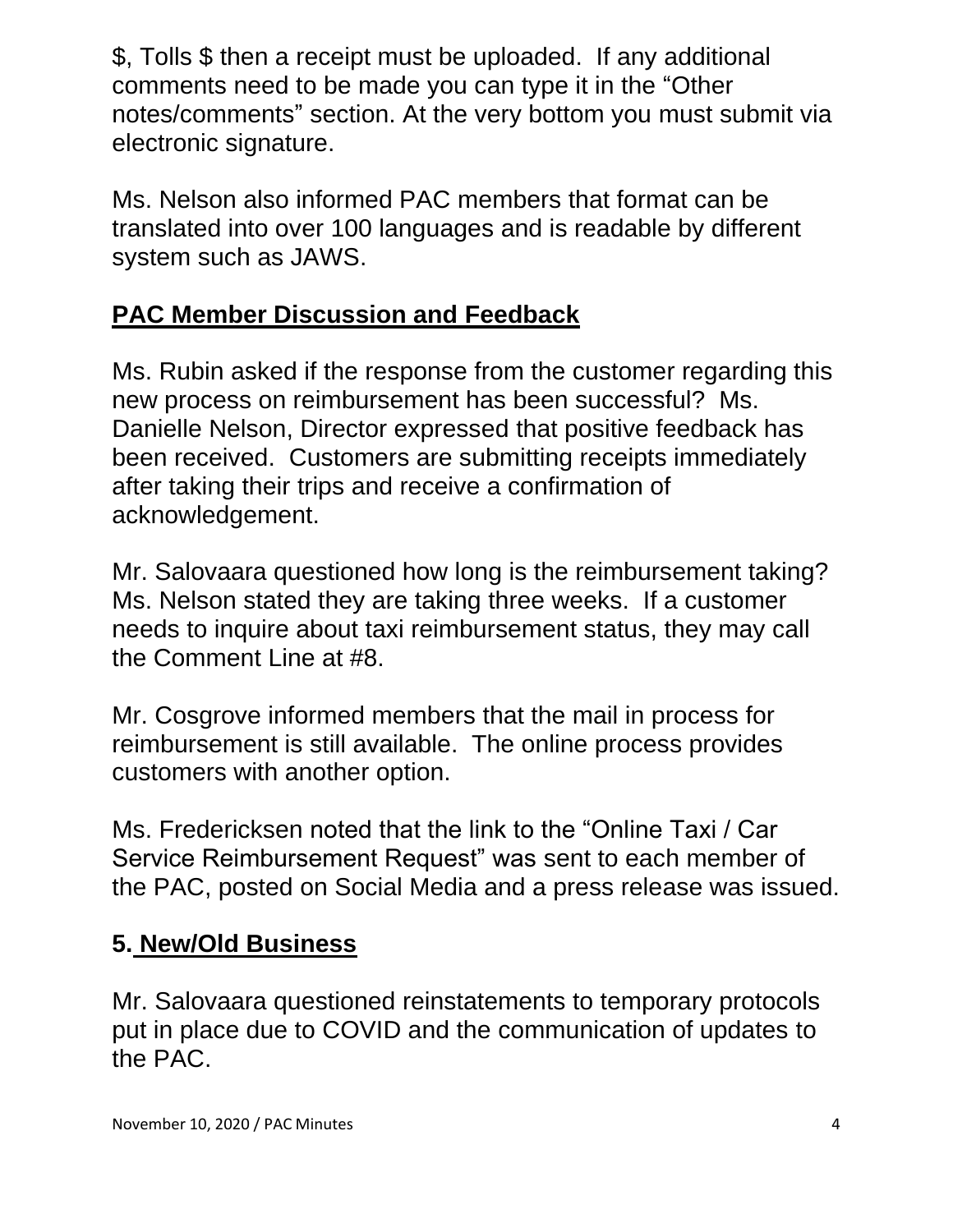VP Cosgrove informed PAC that he has agreed to share information with them immediately when changes are made. He noted that approval from management and administration is required when the re-establishment of pre-COVID operations, such as reinstatement of fare collection and reopening of assessment centers, is going to be implemented. He thanked everyone for their patience and ensured communication. He also noted that due to the current MTA budget crises, certain service cuts may be made. However, the proposed changes to the Ondemand pilot program remain on pause and the current program continues for now.

Topics for the next PAC meeting were suggested by various PAC members and included updates to application process and assessment centers in response to COVID and Technology progress report regarding the MYmta app.

VP Michael Cosgrove announced that he is retiring by the end of the year. He served 34 years with NYCT and joined Paratransit in 1996 were he valued the assistance of the PAC. He will miss everyone.

## **Closing**

The meeting ended at 6:30pm.